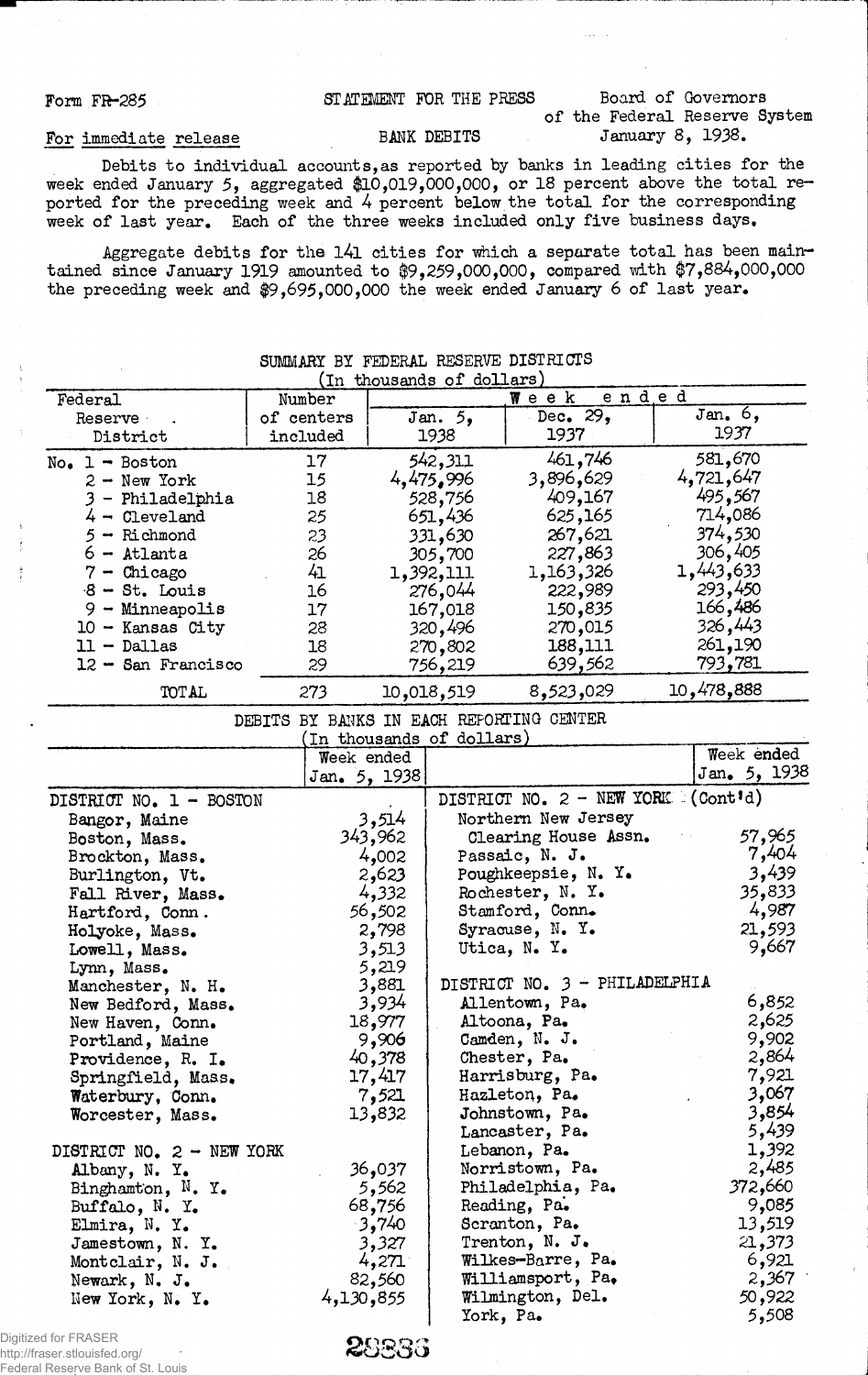## Form FR-285-a

## DEBITS BX BANKS IN EACH REPORTING CENTER

 $\frac{1}{2}$ 

J.

|                              |              | In thousands of dollars             |                |
|------------------------------|--------------|-------------------------------------|----------------|
|                              | Week ended   |                                     | Week ended     |
|                              | Jan. 5, 1938 |                                     | Jan. $5, 1938$ |
| DISTRICT NO. 4 - CLEVELAND   |              | DISTRICT NO. 6 - ATLANTA (Cont'd)   |                |
| Akron, Ohio                  | 17,451       | Elberton, Ga.                       | 318            |
| Butler, Pa.                  | 3,149        | Hattiesburg, Miss.                  | 1,218          |
| Canton, Ohio                 | 9,565        | Jackson, Miss.                      | 7,223          |
|                              | 86,566       | Jacksonville, Fla.                  | 25,586         |
| Cincinnati, Ohio             | 150,956      | Knoxville, Tenn.                    | 9,614          |
| Cleveland, Ohio              | 46,383       | Macon, Ga.                          | 3,880          |
| Columbus, Ohio               | 20,285       | Meridian, Miss.                     | 2,243          |
| Dayton, Ohio                 | 8,150        | Miami, Fla.                         | 9,792          |
| Erie, Pa.                    | 846          | Mobile, Ala.                        | 11,383         |
| Franklin, Pa.                | 1,923        | Montgomery, Ala.                    | 5,807          |
| Greensburg, Pa.              | 2,534        | Nashville, Tenn.                    | 21,881         |
| Hamilton, Ohio               | 866          | Newnan, Ga.                         | 627            |
| Homestead, Pa.               | 7,808        | New Orleans, La.                    | 68,379         |
| Lexington, Ky.               | 4,381        | Pensacola, Fla.                     | 2,738          |
| Lima, Ohio                   | 1,213        | Savannah, Ga.                       | 8,780          |
| Lorain, Ohio                 | 2,176        | Tampa, Fla.                         | 8,089          |
| Middletown, Ohio             | 2,872        | Valdosta, Ga.                       | 983            |
| Oil City, Pa.                | 215,654      | Vicksburg, Miss.                    | 1,637          |
| Pittsburgh, Pa.              | 5,068        |                                     |                |
| Springfield, Ohio            |              | DISTRICT NO. 7 - CHICAGO            |                |
| Steubenville, Ohio           | 2,155        |                                     | 1,063          |
| Toledo, Ohio                 | 34,690       | Adrian, Mich.                       | 2,752          |
| Warren, Ohio                 | 1,963        | Aurora, Ill.<br>Battle Creek, Mich. | 3,220          |
| Wheeling, W. Va.             | 10,322       |                                     | 2,550          |
| Youngstown, Ohio             | 12,383       | Bay City, Mich.                     | 3,130          |
| Zanesville, Ohio             | 2,077        | Bloomington, Ill.                   | 7,104          |
|                              |              | Cedar Rapids, Iowa                  | 2,754          |
| DISTRICT NO. 5 - RICHMOND    |              | Champaign-Urbana, Ill.              | 830,273        |
| Asheville, N. C.             | 2,939        | Chicago, Ill.                       | 1,524          |
| Baltimore, Md.               | 92,363       | Clinton, Iowa                       | 2,229          |
| Charleston, $S_{\bullet}$ C. | 4,679        | Danville, Ill.                      | 5,925          |
| Charleston, W. Va.           | 18,205       | Davenport, Iowa                     | 3,973          |
| Charlotte, N. C.             | 13,696       | Decatur, Ill.                       | 25,831         |
| Columbia, S. C.              | 9,639        | Des Moines, Iowa                    | 246,320        |
| Cumberland, Md.              | 1,933        | Detroit, Mich.                      | 2,240          |
| Danville, Va.                | 1,917        | Dubuque, Iowa                       | 1,772          |
| Durham, N. C.                | 6,577        | Elgin, Ill.                         | 7,221          |
| Greensboro, N. C.            | 4,635        | Flint, Mich.                        | 9,221          |
| Greenville, S. C.            | 5,051        | Fort Wayne, Ind.                    | 2,961          |
| Hagerstown, Md.              |              | Gary, Ind.                          | 12,845         |
| Huntington, W. Va.           | 4,722        | Grand Rapids, Mich.                 | 3,173          |
| Lynchburg, Va.               | 3,527        | Green Bay, Wis.                     | 1,862          |
| Newport News, Va.            | 2,550        | Hammond, Ind.                       | 50,669         |
| Norfolk, Va.                 | 14,178       | Indianapolis, Ind.                  | 4,018          |
| Portsmouth, Va.              | 1,256        | Jackson, Mich.                      | 5,377          |
| Raleigh, N. C.               | 12,150       | Kal <sub>a</sub> mazoo, Mich.       | 6,176          |
| Richmond, Va.                | 43,471       | Lansing, Mich.                      | 1,604          |
| Roanoke, Va.                 | 8,431        | Manitowoc, Wis.                     | 2,448          |
| Spartanburg, S. C.           | 2,904        | Mason City, Iowa                    | 70,384         |
| Washington, D. C.            | 63,000       | Milwaukee, Wis.                     | 2,202          |
| Wilmington, N. C.            | 3,089        | Moline, Ill.                        | 823            |
| Winston-Salem, N. C.         | 10,718       | Muscatine, Iowa                     | 2,355          |
|                              |              | Oshkosh, Wis.                       | 13,950         |
| DISTRICT NO. 6 - ATLANTA     |              | Peoria, Ill.                        | 5,961          |
| Albany, Ga.                  | 1,746        | Rockford, Ill.                      | 5,557          |
| Atlanta, Ga.                 | 59,501       | Saginaw, Mich.                      | 4,226          |
| Augusta, Ga.                 | 4,456        | Sheboygan, Wis.                     | 9,387          |
| Birmingham, Ala.             | 32,243       | Sioux City, Iowa                    | 9,827          |
| Brunswick, Ga.               | 738          | South Bend, Ind.                    | 8,071          |
| Chattanooga, Tenn.           | 11,839       | Springfield, Ill.                   | 5,427          |
| Columbus, Ga.                | 4,093        | Terre Haute, Ind.                   | 3,706          |
| Dothan, Ala.                 | 906          | Waterloo, Iowa                      |                |

Ų